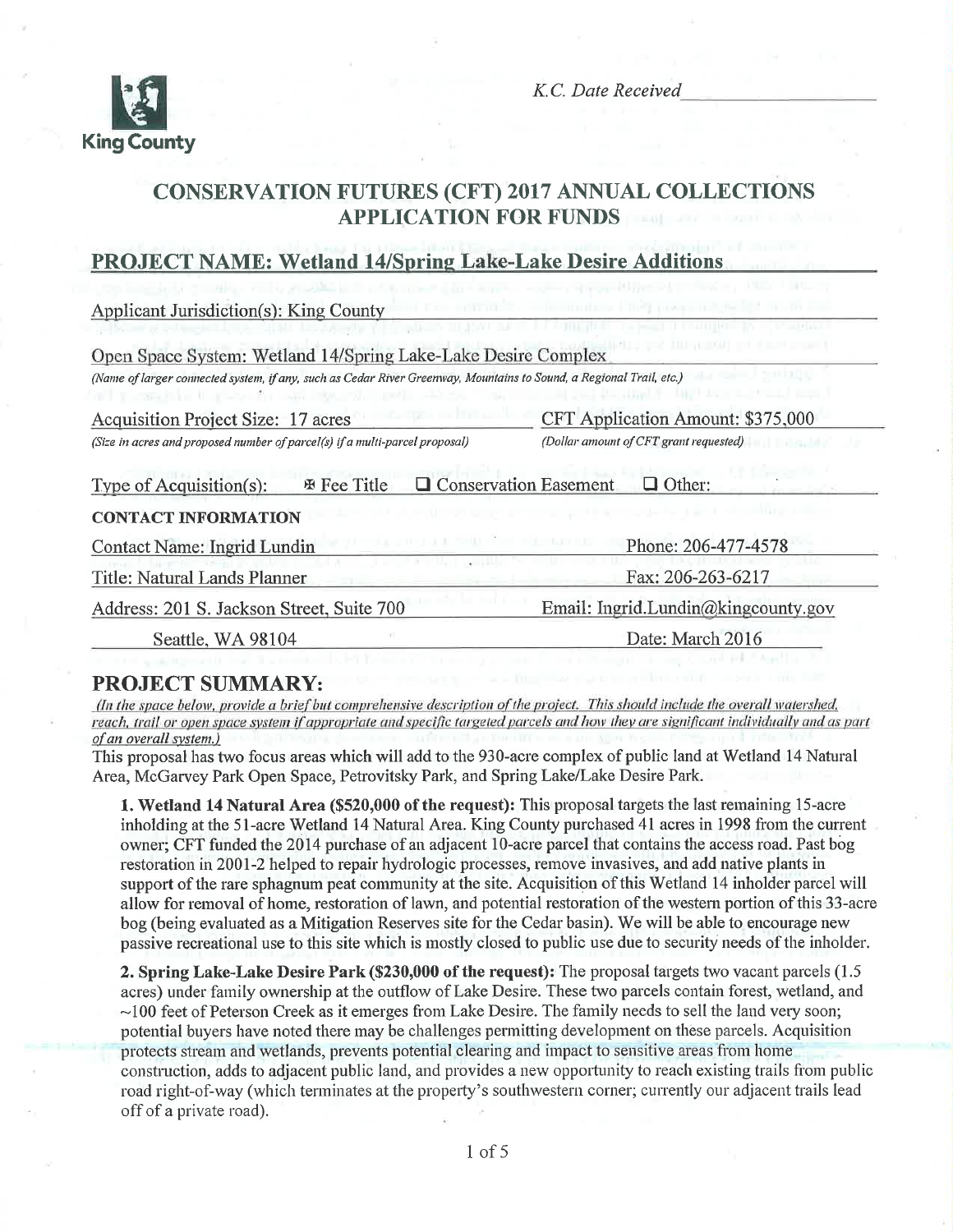## 1. OPEN SPACE RESOURCES

Please review the attached evaluation criteria. For the **proposed acquisition parcel(s)**, please mark those criteria that apply and thoroughly, yet succinctly, describe in the space below how the proposed acquisition satisfies each marked criteria. Please clearly describe how these criteria might be met at a landscape level, and how they apply to individual parcels. If restoration is part of the plan, please briefly describe the current condition and the hoped for restored condition that is the goal of the acquisition.<br>  $\mathbf{B}$  A. Wildlife habitat or rare plant reserve  $\Box$  E. Historic/cultural resources

- $\mathcal{F}$ A. Wildlife habitat or rare plant reserve  $\Box$  E. Historic/cultural resources  $\Box$  E. Urban passive-use natural resources
- 
- 
- 
- 
- **EXALMON HABITAT AND EXALMON HABITAT AREA** EXACT TREE TRIMAGES TRIMAGES. Scenic resources **EXALMON PARTS** C. Scenic resources **EXALMON PARTS** C. Scenic resources **EXALMON PARTS** C.
- $\mathfrak{B}$  C. Scenic resources  $\mathfrak{B}$  G. Park/open space or natural corridor addition  $\mathfrak{B}$  D. Community separator
	- Passive recreation opportunity/unmet needs

#### A. Wildlife habitat or rare plant reserve

1. Wetland 14 Natural Area contains a peat bog and headwaters for Lake Desire. The original peat bog was <sup>33</sup> acres, though mining impacted most of the site. A capital project restored the county-owned portion of the site in 2001-2002, repairing hydrologic processes, removing invasives, and adding native plants. The peat bog still has intact sphagnum peat plant communities relatively rare in the county (including hemlock, Labrador tea, cranberry, Sphagnum mosses). Wetland 14 is known to be used by great blue heron and migratory waterfowl. There may be potential for a mitigation reserves project here to restore this headwater wetland & bog.

2. Spring Lake-Lake Desire The designated wildlife habitat network runs through Wetland 14 and Spring Lake-Lake Desire Park. Mammal use includes deer, coyote, river otter, and bear. A study at McGarvey Park Open Space identified nearly 80 bird species observed or expected to be observed at the site.

#### B. Salmon habitat and aquatic resources

1. Wetland 14 is connected to Lake Desire via a fish-bearing stream and wetland complex (eventually, Peterson Creek) draining to the Cedar. Preserving forested headwaters helps maintain the integrity of the entire subbasin. Lake Desire is not expected to support salmon, but is thought to contain cut-throat trout.

2. Spring Lake-Lake Desire parcels contain the outlet of Lake Desire which becomes Peterson Creek (oining downstream of here with the outlet of Spring Lake/Otter Lake). Coho salmon spawning and rearing is mapped -1 mile downstream of these parcels (StreamNet). These parcels contain wetlands as part of the eastern edge of Lake Desire & the riparian corridor of the creek.

#### C. Scenic resources

1. Wetland 14 target parcel supports local scenic views of Wetland 14. There are a few locations at east and west side where trails could reach the wetland/lake and provide visitors with scenic views.

#### D. Community separator

1. Wetland 14 property has a function as a minor community separator, buffering the densely developed rural neighborhood to the northeast  $\frac{1}{2}$ -acre parcels). The target parcel is zoned RA-2.5-SO; while there are sensitive area restrictions it may have the potential for more intensive development.

#### G. Park/open space or natural corridor addition

Both sites add to 930 acres of contiguous protected land in this area. The Wetland 14 acquisition allows removal of the home and full restoration of the wetland at the Lake Desire headwaters, and new trail access opportunity. The Lake Desire parcels may prevent development  $\&$  sensitive area impacts.

### If. Passive recreation opportunity/unmet needs

1. Wetland 14 acquisition will allow us to invite the public to enter from the east or connect from western trails to enjoy a new trail system with beautiful wetland views, which will complement the adjacent  $11+$  miles of backcountry trails (currently the inholder's presence limits access). Trail/viewpoints may be planned around Mitigation Reserves project footprint if chosen for a project site. We can consider whether a parking area is needed on the eastern entry point or if road shoulder parking suffices. We can determine whether to decommission the road through the site or leave the road for maintenance and forest access purposes.

2. Spring Lake-Lake Desire: Parks has trails very nearby to the east, but these are located where West Lake Desire Drive &  $181^{st}$  Ave SE are private roads so we cannot technically invite public access to those trails. These target parcels end where West Lake Desire Drive SE turns from public to private, so we can create a trail entry point at this location, enhancing public access to the trail network.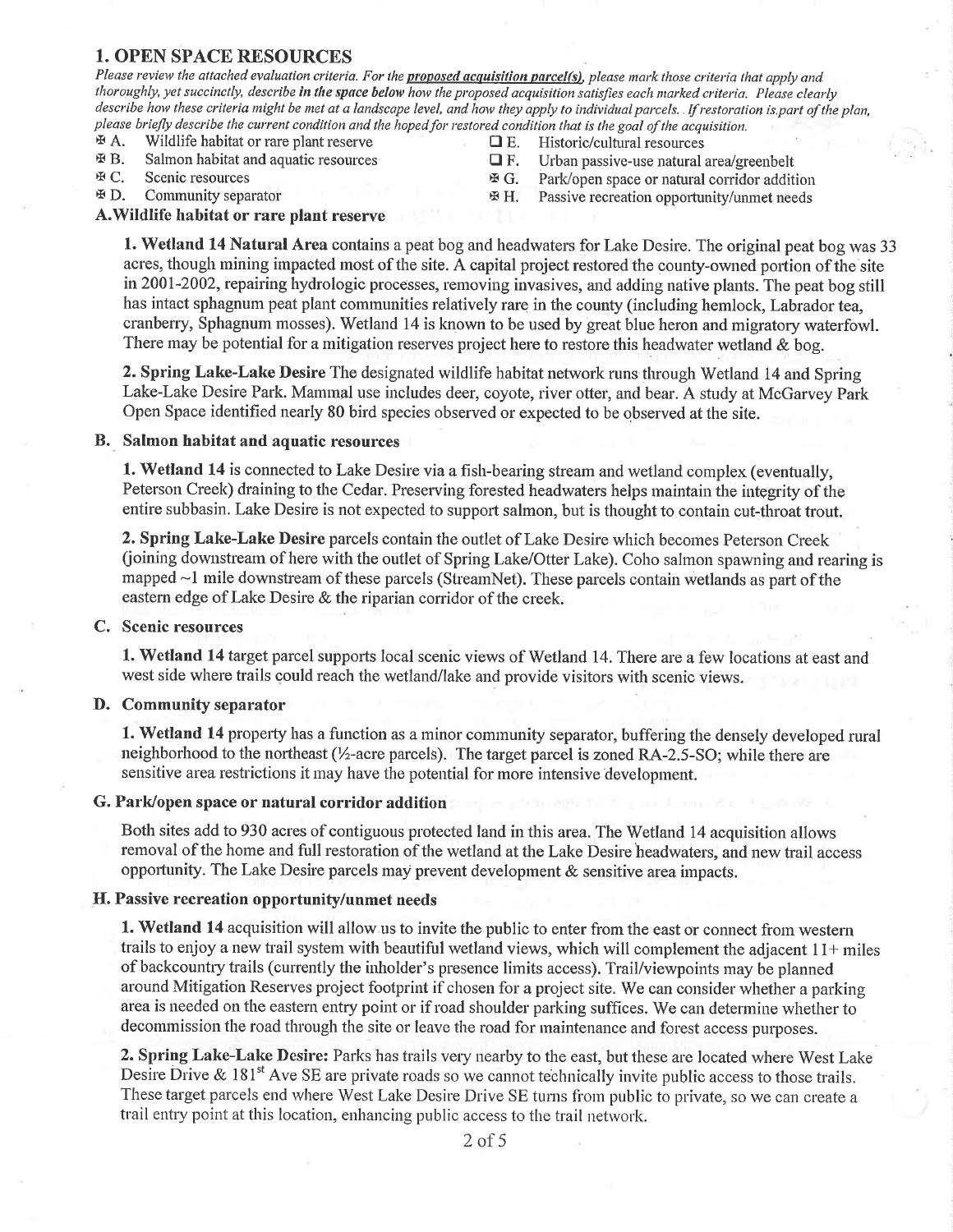## 2. ADDITIONAL FACTORS

For the **proposed acquisition parcel(s)**, please mark all criteria that apply and thoroughly, yet succinctly, describe in the space below how the proposed acquisition satisfies each marked criteria.

- $\mathbb F$  A. Educational/interpretive opportunity
- x B. Threat of loss of open space resources
- x C. Ownership complexity/willing seller(s)/ownership interest proposed
- $\Box$  D. Partnerships Describe any public or private partnerships that will enhance this project
- $\mathfrak{B}$  E. Is the property identified in an adopted park, open space, comprehensive, or community plan?
- E F. Transferable Development Credits (TDC) participation

#### A. EducationaUinterpretive opportunity

1. Wetland 14 Natural Area could provide signage and/or interpretive opportunity about bogs, wetlands, restoration, wildlife and bird habitat, or other conservation themes, as well as historic peat mining and its impacts. It could also offer birding opportunity for youth/public.

#### B. Threat of loss of open space resources

1. Wetland 14 Natural Area This 15-acre parcel is zoned RA-2.5-SO, so there could be potential for subdivision and additional development at the site (within applicable sensitive area  $\&$  zoning restrictions this is within a Wetland Management Area special district overlay which applies pervious surface and native vegetation standards). The landowner has lived here for decades, and we wish to secure opportunity to purchase the land from a willing seller, and prevent sale to another landowner and inholder.

2. Spring Lake-Lake Desire These two parcels are being marketed for residential development. While encumbered with wetlands, there still may be potential to develop at least one homesite, which would likely have negative impacts to sensitive areas.

#### C. Ownership complexity/willing seller(s)/ownership interest proposed

**1. Wetland 14 Natural Area** The landowner has discussed sale of her property with King County for the past three years. She wants to move in late 2016/early 2017. She has been patient as we had to fund other priorities with 2016 funds, but it is urgent that we complete the fundraising this year to purchase her property at the end of this year. We are conducting an appraisal on her property, due back March 2016, and will extend a contingent offer at that time.

2. Spring Lake-Lake Desire These are owned by an elderly woman with rapidly increasing health/care costs; her farnily has an urgent need to sell these parcels to fund her care. They have marketed them for the past year, and had an unsuccessful offer. There is urgency for us to secure funding this year to work with them on purchase of the property early in 2017. They would like to sell both at once (necessary to package them together due to limited developability of the eastern parcel).

#### E. Is the property identified in an adopted park, open space, comprehensive, or community plan?

Acquisition and restoration of the entirety of Wetland 14 was a high priority for the Peterson Creek Subarea inthe 1997 Cedar River Basin Plan. Key goals at the site were to acquire the entire wetland, restore habitat, restore water quality, protect remnant bog, and improve hydrologic buffering of downstream areas.

Both the Comp Plan and the Park Plan contain policies that direct acquisition, planning, and stewardship of KC Parks. The acquisition of these parcels is consistent with the following policy direction:

- . Prioritize acquisitions of land adjacent to or provide connection to existing public open space lands or that are inholdings (Park Plan Policy CIP-123)
- "Acquisitions of lands....that provide continuity or appropriate public access where it does not exist should be considered priority acquisitions, as should acquisition of land or easement that are adjacent to, or provide a connection between, existing public open space lands or that are in-holdings." (Park Plan Policy CIP-123)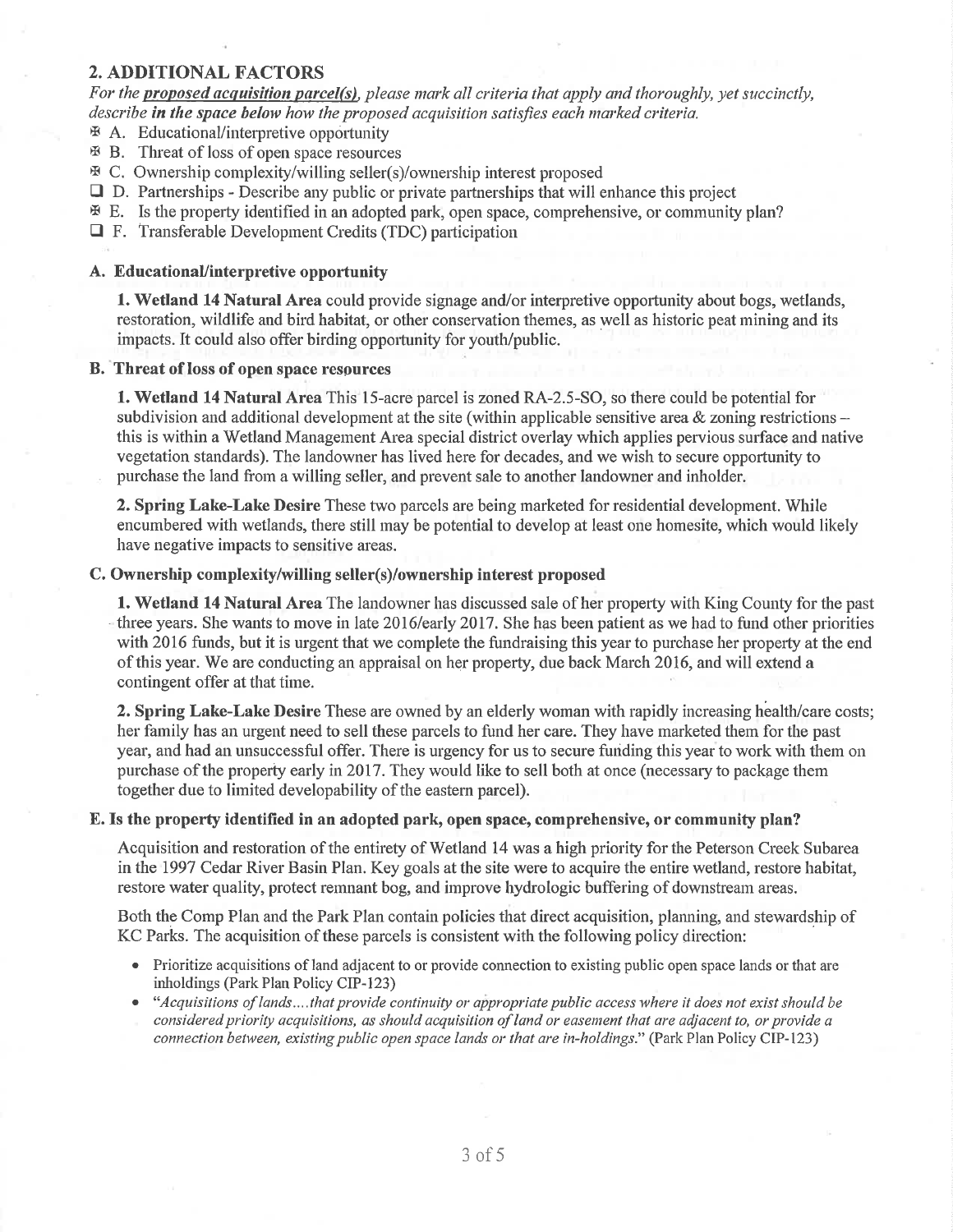### **3. STEWARDSHIP AND MAINTENANCE**

How will the property be stewarded and maintained? Does the property lend itself to volunteer stewardship opportunities? How will ongoing stewardship and maintenance efforts be funded?

King County Parks' maintenance work would be funded with Parks Levy operating funds (funded 2014-2019 due to recent vote in August 2013).

Typical King County maintenance includes regular site inspections to identify and address any issues arising on site in regard to public health and safety, property encroachments, natural resource damage, infrastructure damage, trail condition, etc. If a parking area is developed on site, then inspections and maintenance are much higher in frequency to ensure appropriate use of the parking area.

We assess forest health at all King County Parks sites. It is possible that this is a site on which forest stewardship activities may occur if recommended by such an assessment.

Depending on opportunity and site plans, there may be capital or operating work on site which is eligible for specific trail or restoration grants, or for recreational amenity development with local stakeholder groups through Parks' Community Grants Program, or for restoration work through the volunteer program. The mitigation reserves program may be involved in restoration of the site if work is prioritized here.

### **4. PROJECT BUDGET**

| 1) TOTAL CFT APPLICATION AMOUNT <sup>a</sup>     | CFT: \$375,000                            |  |
|--------------------------------------------------|-------------------------------------------|--|
| <b>TOTAL PEL APPLICATION AMOUNT</b> <sup>b</sup> | PEL: \$375,000                            |  |
|                                                  | $\text{Total CFT} + \text{PL} = $750,000$ |  |

"Allowable CFT acquisition costs (Ordinance 14714): The disbursement of funds shall be made only for capital project. expenditures that include costs of acquiring real property, including interests in real property, and the following costs: the cost of related relocation of eligible occupants, cost of appraisal, cost of appraisal review, costs of title insurance, closing costs, pro rata real estate taxes, recording fees, compensating tax, hazardous waste substances reports, directly related staff costs and related legal and administrative costs, but shall not include the cost of preparing applications for conservation futures funds.  ${}^b$ King County projects only, if applicable.

#### **Estimation of property value:**

Briefly note how land values have been estimated (i.e., appraisal, property tax assessment, asking price, letter of value or other means).

#### 1. Wetland 14 represents \$520,000 of the request:

Assessed value is \$429,000 but internal estimates suggest this may be low. We are conducting an appraisal due back in March 2016; appraisal should be available at the time of the site visit.

I am estimating ~\$750,000 is needed to close on the property (representing a high end estimate of \$720,000 property interest value  $+$  \$30,000 costs).

I have approximately  $\sim$ \$230K from past project allocations that can be used for this acquisition. Therefore \$520,000 of the requested 2017 funds is needed for acquisition at Wetland 14 (numbers may be refined by the site visit).

#### 2. Spring Lake represents \$230,000 of the request:

Assessed value is \$193,000 & \$191,000 for the two parcels, which totals \$384,000.

I am estimating that these values are high, based on conversations with the family about sensitive area extent, development challenges, and their expectations of value.

I am estimating ~\$230,000 is needed to close on the property (representing \$200,000 property interest value + \$30,000 costs).

Therefore \$230,000 of the requested 2017 funds is for these parcels.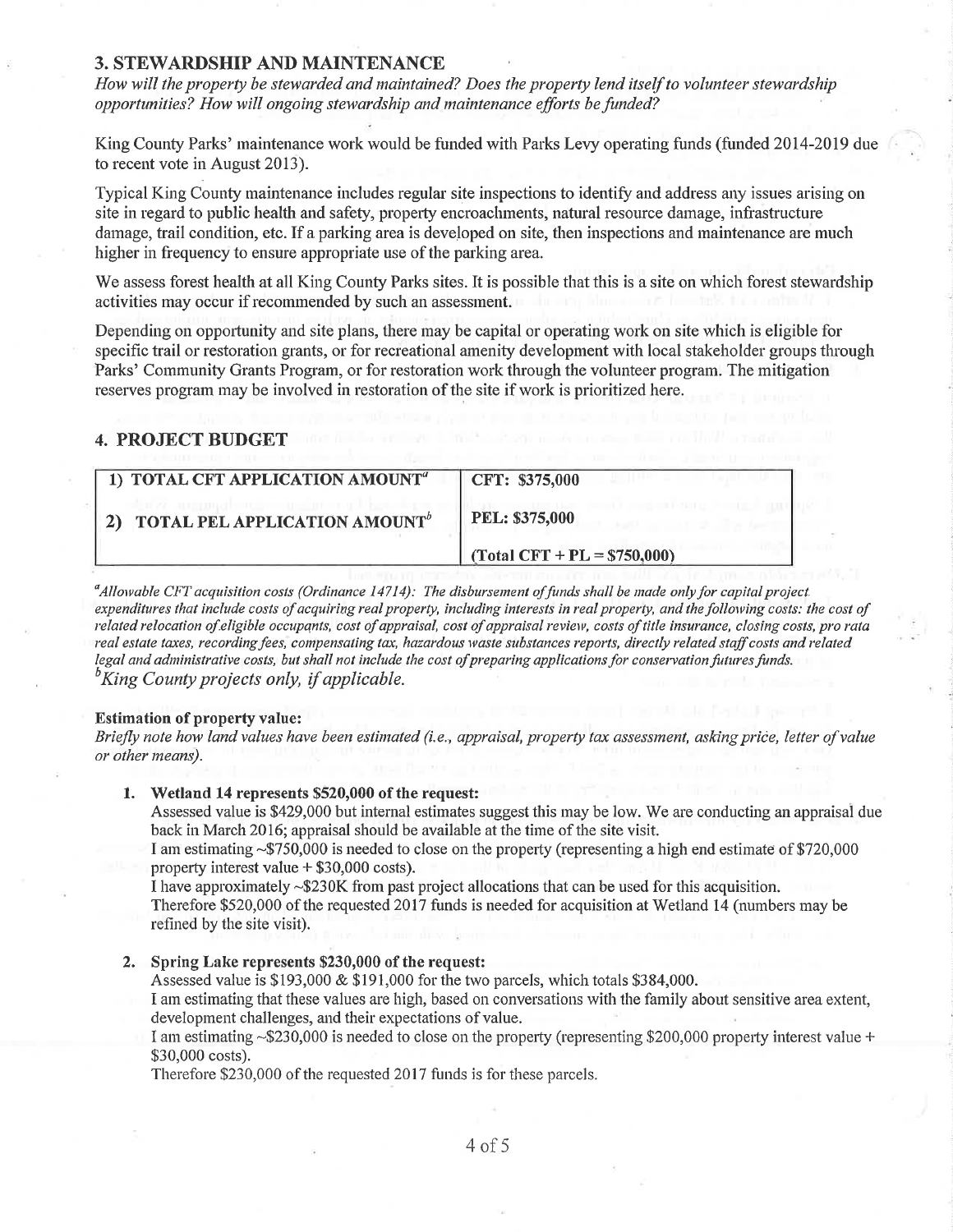| <b>PROJECT COSTS</b>                                         | ESTIMATED DOLLAR AMOUNT OR RANGE                                                             |                                       |                      |  |
|--------------------------------------------------------------|----------------------------------------------------------------------------------------------|---------------------------------------|----------------------|--|
| <b>Sub-Property</b>                                          | 1. Wetland 14                                                                                | 2. Spring Lake/<br><b>Lake Desire</b> | <b>Total</b>         |  |
| Total property interest value                                | \$720,000 (appraisal due<br>back in March - should<br>have appraised price by<br>field trip) | \$200,000                             | \$775,000            |  |
| Title and appraisal work                                     | \$8,000                                                                                      | \$8,000                               | \$16,000             |  |
| Closing, fees, taxes                                         | \$5,000                                                                                      | \$5,000                               | \$10,000             |  |
| Relocation                                                   |                                                                                              |                                       |                      |  |
| Hazardous waste reports                                      | \$2,000                                                                                      | \$2,000                               | \$4,000              |  |
| Directly related staff,<br>administration and legal<br>costs | \$15,000                                                                                     | \$15,000                              | \$30,000             |  |
| <b>Total Project Costs (CFT</b><br>and other funds)          | \$750,000                                                                                    | \$230,000                             | \$980,000            |  |
| <b>LESS AVAILABLE</b><br><b>FUNDS</b>                        | $-$~230,000$                                                                                 | $-50$                                 | W.<br>$-$ \$~230,000 |  |
| <b>REMAINING NEED</b>                                        | \$520,000                                                                                    | \$230,000                             | \$750,000            |  |

Note: In 2016, Fortena is going to provide donation funds to reimburse most of the funds that the county has spent on a past target in this grant (\$220,000 we spent on the target parcel for the 2016 CFT/PL award). That funding will result in a net \$198,000 back into the CFT/PL project accounts for this site. The "available funds" and "matching funds" balances are the amount of CFT/PL available after that reimbursement occurs (not the current project balances).

| <b>MATCHING FUNDS: Existing Sources</b><br>CFT can only provide a maximum of 50% of<br>anticipated project costs) | <b>DATE</b><br>(Expended or Committed) | <b>DOLLAR AMOUNT</b><br>(Expended or Committed)     |
|-------------------------------------------------------------------------------------------------------------------|----------------------------------------|-----------------------------------------------------|
| 1116951 Parks Levy Wetland 14                                                                                     | 2016                                   | ~130,000                                            |
| Total CFT Funds Previously Received<br>1116241 Wetland 14                                                         | 2016                                   | ~1000                                               |
| <b>Total Matching Funds and Past CFT Funds</b><br><b>Currently Identified</b>                                     |                                        | Total funding available:<br>$\sim$ \$230,000 approx |
| <b>Unidentified Remaining Match Need</b>                                                                          |                                        | N/A                                                 |

Unidentifïed remaining match need: What funds are anticipated and what is the time frame? Please briefly discuss how the unidentified remaining match need above will be met.

## 5. IN-KIND CONTRIBUTIONS FROM PARTNERSHIPS

| <b>Brief Activity Description</b> | <b>Dollar Value of</b><br>In-kind<br><b>Contribution</b> | <b>Status</b><br>(Completed or Proposed) | <b>Activity Date Range</b><br>(Completion Date or.<br>Proposed Completion Date) |
|-----------------------------------|----------------------------------------------------------|------------------------------------------|---------------------------------------------------------------------------------|
| (See note above Forterra          |                                                          |                                          |                                                                                 |
| donation funds will result in a   |                                                          |                                          |                                                                                 |
| reimbursement of \$198,000 to     |                                                          |                                          |                                                                                 |
| this project. Those funds are     |                                                          |                                          |                                                                                 |
| already reflected in the PL/CFT   |                                                          |                                          |                                                                                 |
| dollar amounts indicated above)   |                                                          |                                          |                                                                                 |
| <b>TOTAL</b>                      |                                                          |                                          |                                                                                 |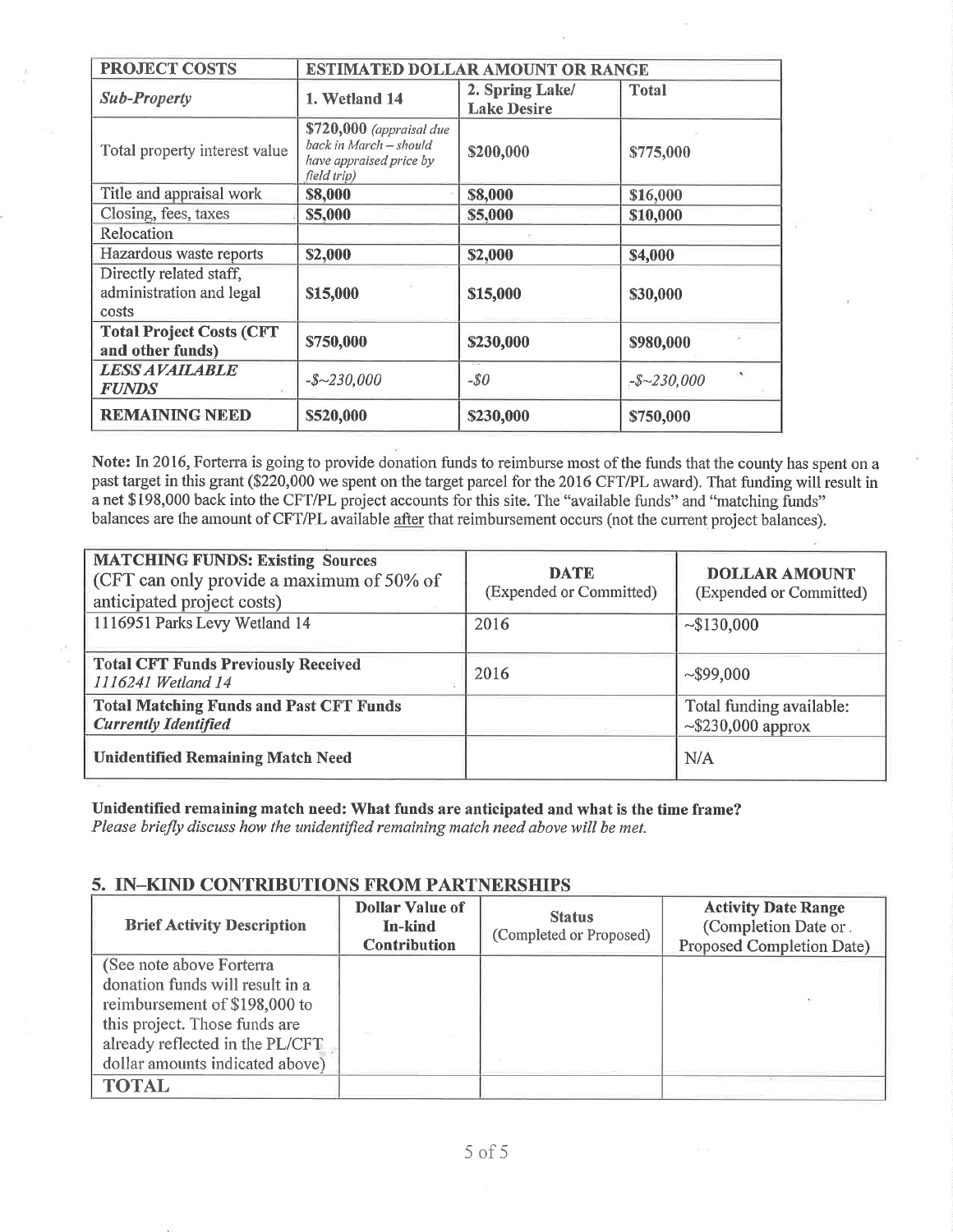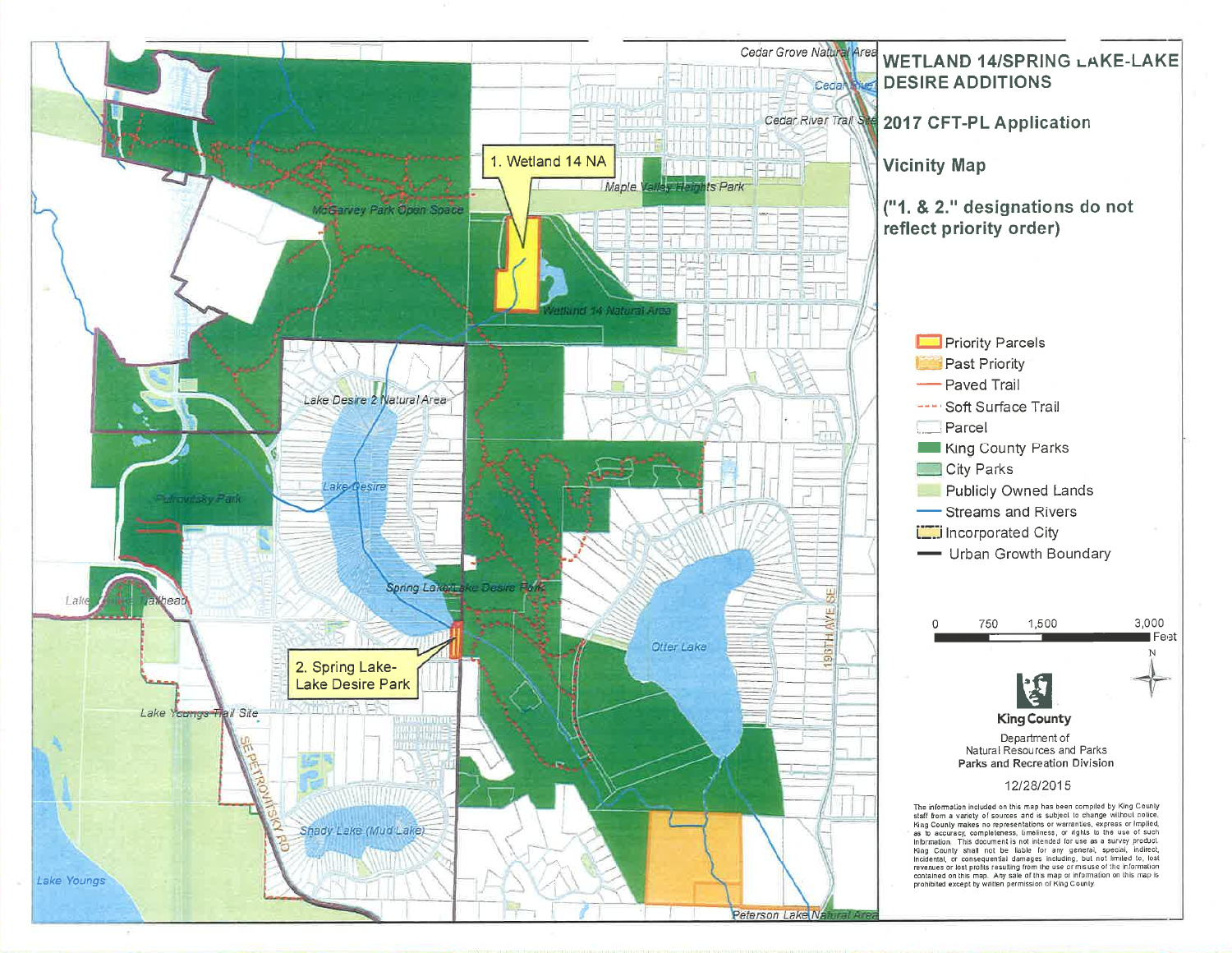

## **WETLAND 14/SPRING LAKE-LAKE DESIRE ADDITIONS**

2017 CFT-PL Application

Site Map - 1. Wetland 14 NA



**King County** Department of<br>Natural Resources and Parks<br>Parks and Recreation Division 820

Feet

#### 12/28/2015

The information included on this map has been compiled by King County raw numeration includes on us may near set compared by hard counter start from a variety of sources and is subject to change without notice.<br>Ring County makes no representations or warranties, express or implied, as to acc King County shall not be liable for any general, special, inclusion<br>incluental, or consequential damages including, but not limited to, lost<br>revenues or lost profits resulting from the use or misuse of the information contained on this map. Any sale of this mep or information on this map is<br>prohibited except by written permission of King County.